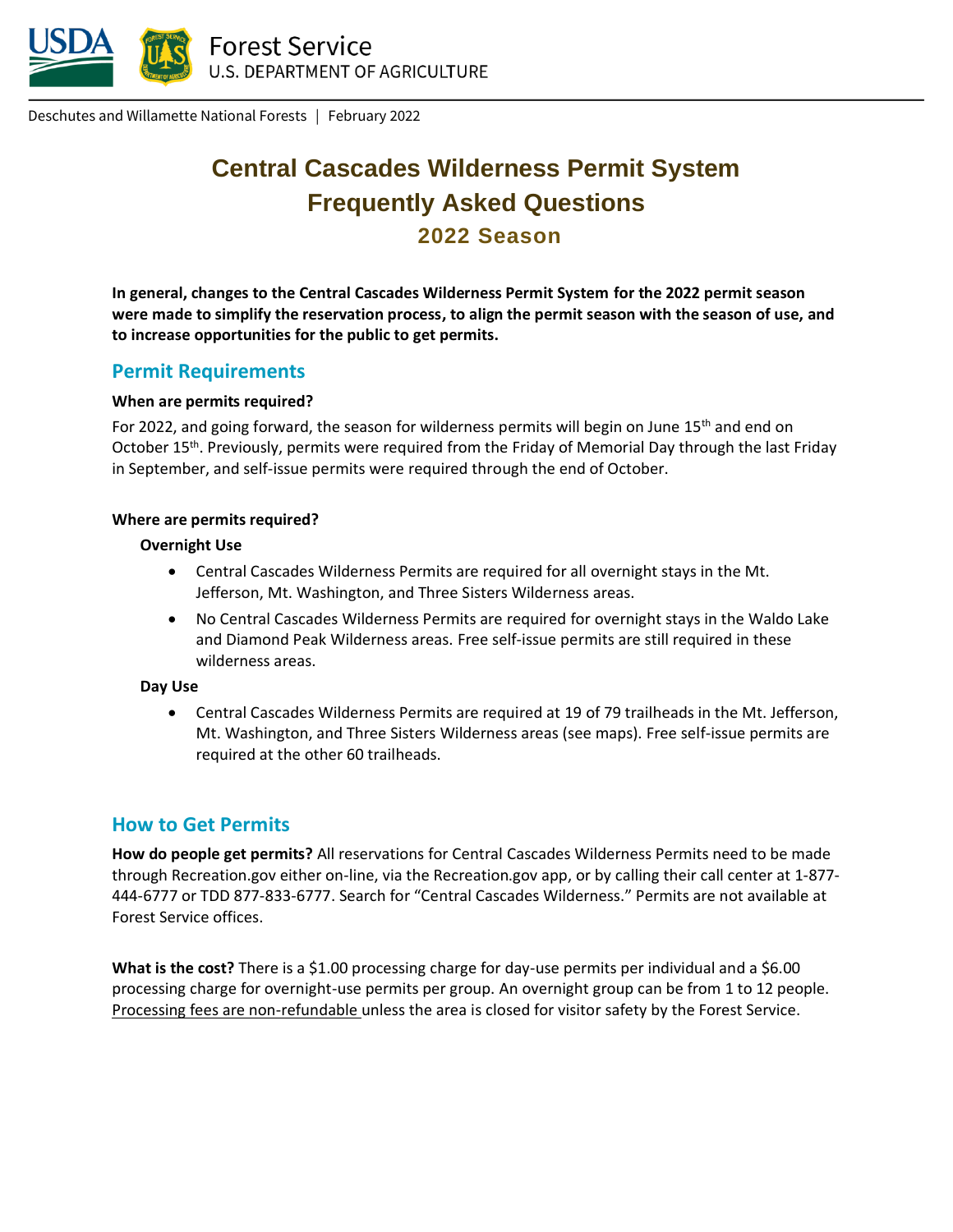# **Permit Reservations and Permit Availability**

#### **Changes to the overnight permit system:**

The overnight permit system has changed the most. The overnight permit quota is now based on the date of entry; meaning there is a daily entry quota for each trailhead allowing new groups to start their trip each day. This change will increase the number of permits available for overnight stays because people will not feel compelled out of caution to reserve more dates than they will use, and people can enter the wilderness every day from every trailhead. In addition, this simplifies the reservation system because people will not have to block out all the days of their planned trip. The 14-day maximum stay limit will remain in place.

This change also means that there is now only one page on recreation.gov for making overnight permit reservations, again making the system easier to use and understand.

#### **When are overnight permits available?**

Only overnight permits are available in advance of the season. On the first Tuesday in April, April 5, 2022, 40% of overnight permits for each day of the season will be released at 7:00 am PDT on Recreation.gov. Once the permit season begins, the remaining 60% of overnight permits will be released on a 7-day rolling window throughout the permit season.

#### **When are day-use permits available?**

No full season advanced reservations for day use permits will be available. Instead, day-use permits will be released for reservations on a 10-day and 2-day rolling window, with 60% of the permit quota available 10 days prior to the day of the trip, and the remaining 40% released 2 days prior.

Last summer there was a significant number of "no-shows" primarily caused by people making advanced permit reservations and not using their reservation.

**Are the quotas the same in 2022 as they were in 2021?** No, many quotas have changed from last year, for a few different reasons.

- Many quotas were adjusted upwards, to account for a higher rate of no-shows than anticipated.
- Overnight quotas were adjusted because of the change to an entry-based quota. The previous quotas captured all use leaving from a trailhead, for every night of a trip whereas the new quota is only for the number of groups starting a trip each day. The adjustments to this way of managing the quota may make it appear that the quotas are lower than 2021 but, the same overall level of use will be consistent or higher than in 2021. This new system also minimizes the impacts to other users if a group does not show up and does not cancel.

**Is there a limit to the number of permits an individual can have?** People only can have three overnight permits at a time reserved. People should only reserve permits they know they will use. Once the ending date of a permit has passed, an individual can make another overnight reservation. The reason for a limit on the number of permits anyone can have at one time is because many people have expressed concern about people hoarding permits and permits going unused.

**What is the cancellation policy for the Central Cascades Wilderness Permits?** If someone decides not to use their Central Cascades Wilderness Permit, we highly encourage them to cancel their permit to allow others the opportunity to reserve it and go on a trip. The processing charges for permits through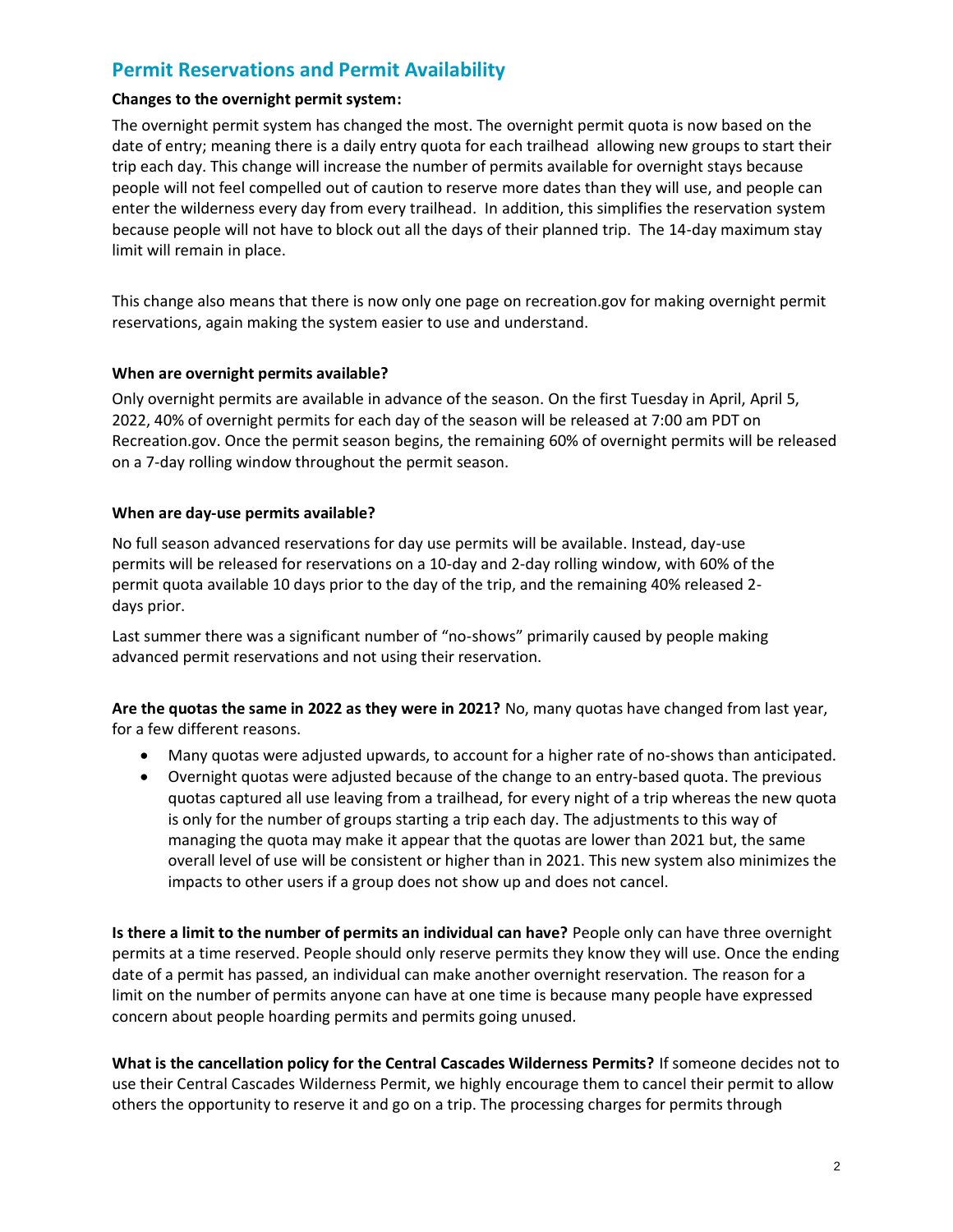Recreation.gov cannot be refunded unless the Forest Service has closed an area due to a wildfire or other public safety reason.

### **How to Use Your Permit**

**Do I have to stay near the trailhead listed on my permit?** No, once you have entered the wilderness using the entry trailhead and on the starting date listed on your permit, you are free to travel anywhere within the wilderness. You may exit the wilderness from any trailhead.

**When I make an overnight permit reservation, do I need to select where I'm camping each night?** No, this permit system is designed to allow freedom of travel once you've entered the wilderness. When making your reservation, you select your entry date and your entry trailhead. You are free to travel and camp beyond that area once in the wilderness and you are free to exit from a different trailhead.

**Can I start a day use trip at a trailhead that doesn't require permits and then hike into an area accessed by a trailhead that requires day use permits?** Yes, once you enter the wilderness, you are free to travel anywhere within the wilderness. If entering from a trailhead that doesn't require the Central Cascades Wilderness Permit for day use, make sure you fill out the free, self-issue permit, available at the trailhead and carry it with you.

**What if I do not use a trailhead to access Wilderness?** Visitors that don't use a trailhead to enter one of the wildernesses still need to have a permit associated with the trailhead closest to their point of entry into wilderness. For day-use this could be a permit from either a Central Cascades Wilderness Permit trailhead or a self-issued permit trailhead. For overnight use it must be a Central Cascades Wilderness Permit. Avoiding entry from a trailhead does not eliminate the requirement of a Central Cascades Wilderness Permit if one is required.

**Can I get an overnight permit for three days and just go in and out of the wilderness for day trips for three days?** No. An overnight permit is only valid to enter the wilderness on the entry day and entry trailhead that is on the permit.

**Are NW Forest Passes or other recreation passes still required at some trailheads?** Yes, if a trailhead currently requires a NW Forest Pass, or other recreation pass, the Central Cascades Wilderness Permit DOES NOT cover that requirement. Visitors still will need to display the appropriate pass in their vehicle.

# **Where Permits Are Not Required and Permit Exceptions**

**What about areas that don't require a Central Cascades Wilderness Permit?** Where Central Cascades Wilderness Permits are not required - free, self-issue permits are required, as they have been for decades:

- Waldo Lake and Diamond Peak trailheads (overnight and day use).
- 60 of 79 trailheads for day use in the Mt. Jefferson, Mt. Washington, and Three Sisters wildernesses without trail quotas.

**Are there exceptions to the Central Cascades Wilderness Permit requirement?** Yes, the following situations are exempted from getting a Central Cascades Wilderness Permit: